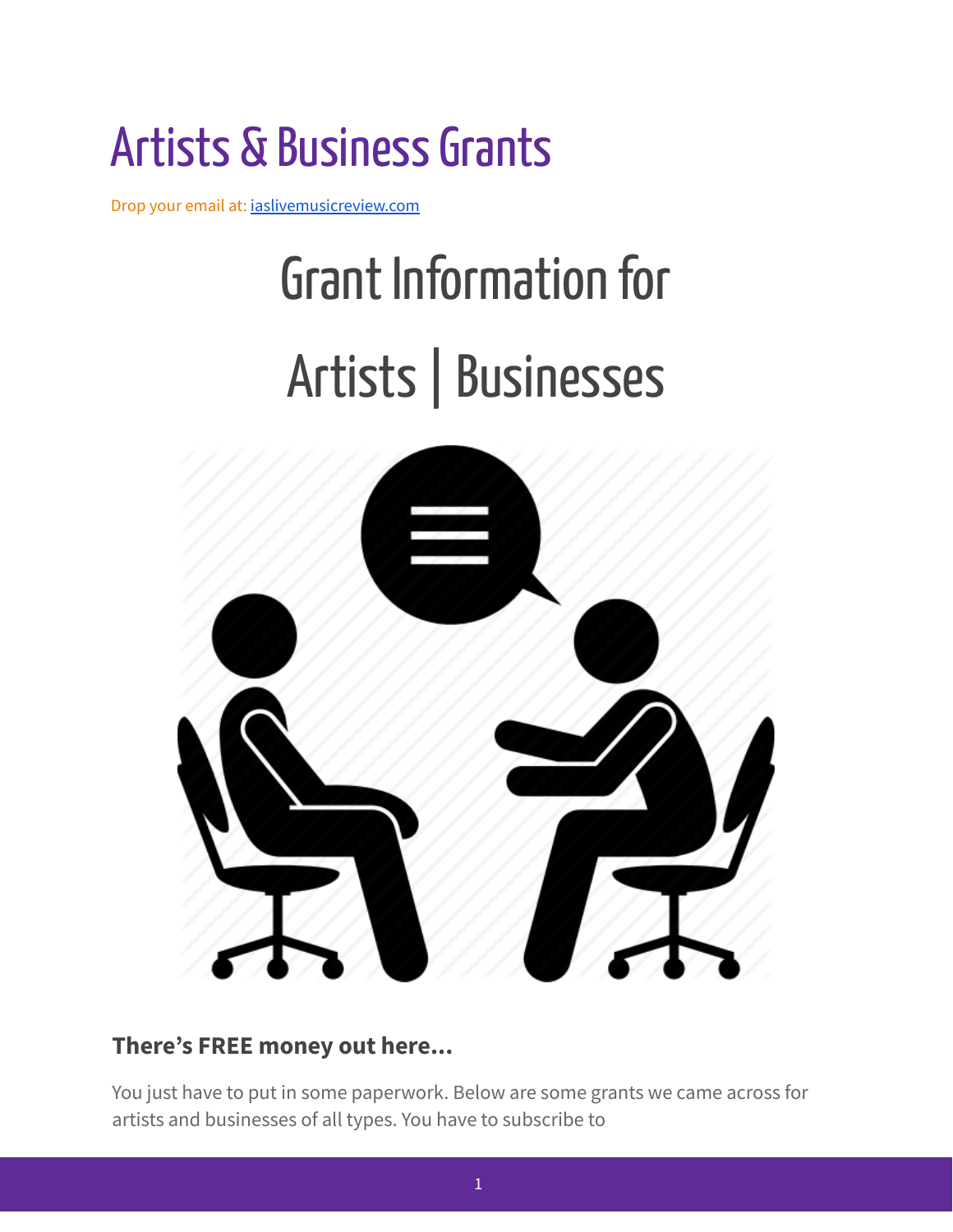<https://www.submittable.com> to apply to any of the grants listed below. You can navigate the site yourself for other grants and opportunities. We know you have a lot to do so, we took the time to take a look for you; links included.

You can *thank us* and *show your love* by following us on our social media sites **@iasmusic on IG|FB|YT** and subscribing to our website. Drop your email at: [iaslivemusicreview.com](https://www.iaslivemusicreview.com/)

**Grant (Award Amount):** Apply for Details **Mind The Gap Application**

**Deadline: October 23 2022**

**Who May Apply: Open to Residents of the Greater Houston region**

**Company: Dance Source Houston**

**[Apply For This Grant Here](https://dancesourcehouston.submittable.com/submit/208072/mind-the-gap-application-spring-2022)**

**Grant (Award Amount):** Apply for Details **2022 U.S Hillman Prize for Magazine Journalism Deadline: January 30, 2022 Who May Apply: Open to journalists and subjects globally Company: The Sidney Hillman Foundation [Apply For This Grant Here](https://thehillmanfoundation.submittable.com/submit/204772/2022-u-s-hillman-prize-for-magazine-journalism)**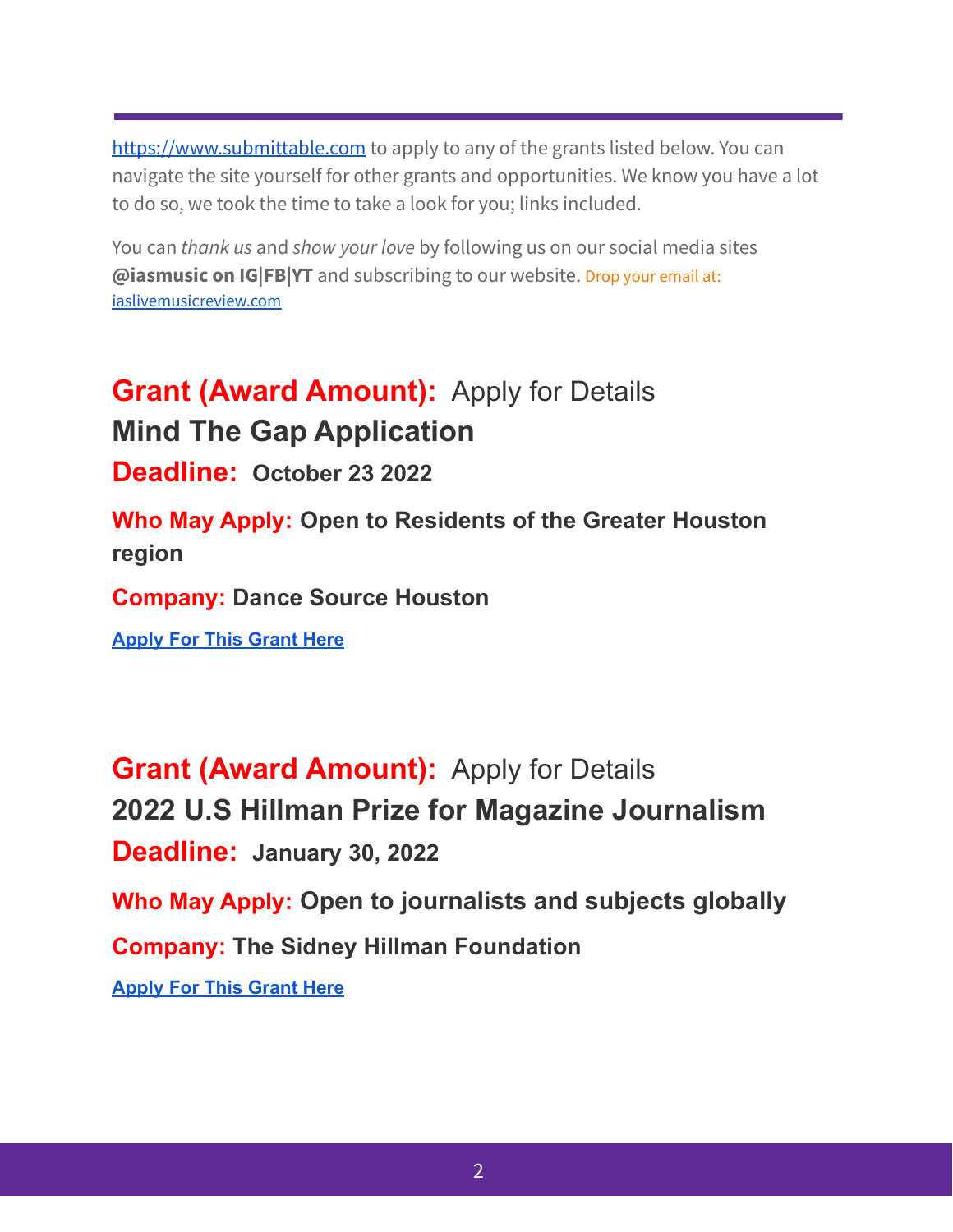**Grant (Award Amount):** Apply for Details **2022 U.S Hillman Book Prize Deadline: January 30, 2022 Who May Apply: Open to journalists and subjects globally Company: The Sidney Hillman Foundation [Apply For This Grant Here](https://thehillmanfoundation.submittable.com/submit/204776/2022-u-s-hillman-book-prize)**

**Grant (Award Amount):** \$5K - \$10K **2023 Education Grant Application Deadline: January 21, 2022 Who May Apply: Check Availability Requirements Company: Funding Arts [Broward](http://fundingartsbroward.org/) [Apply For This Grant Here](https://fab.submittable.com/submit/199526/2023-education-grant-application)**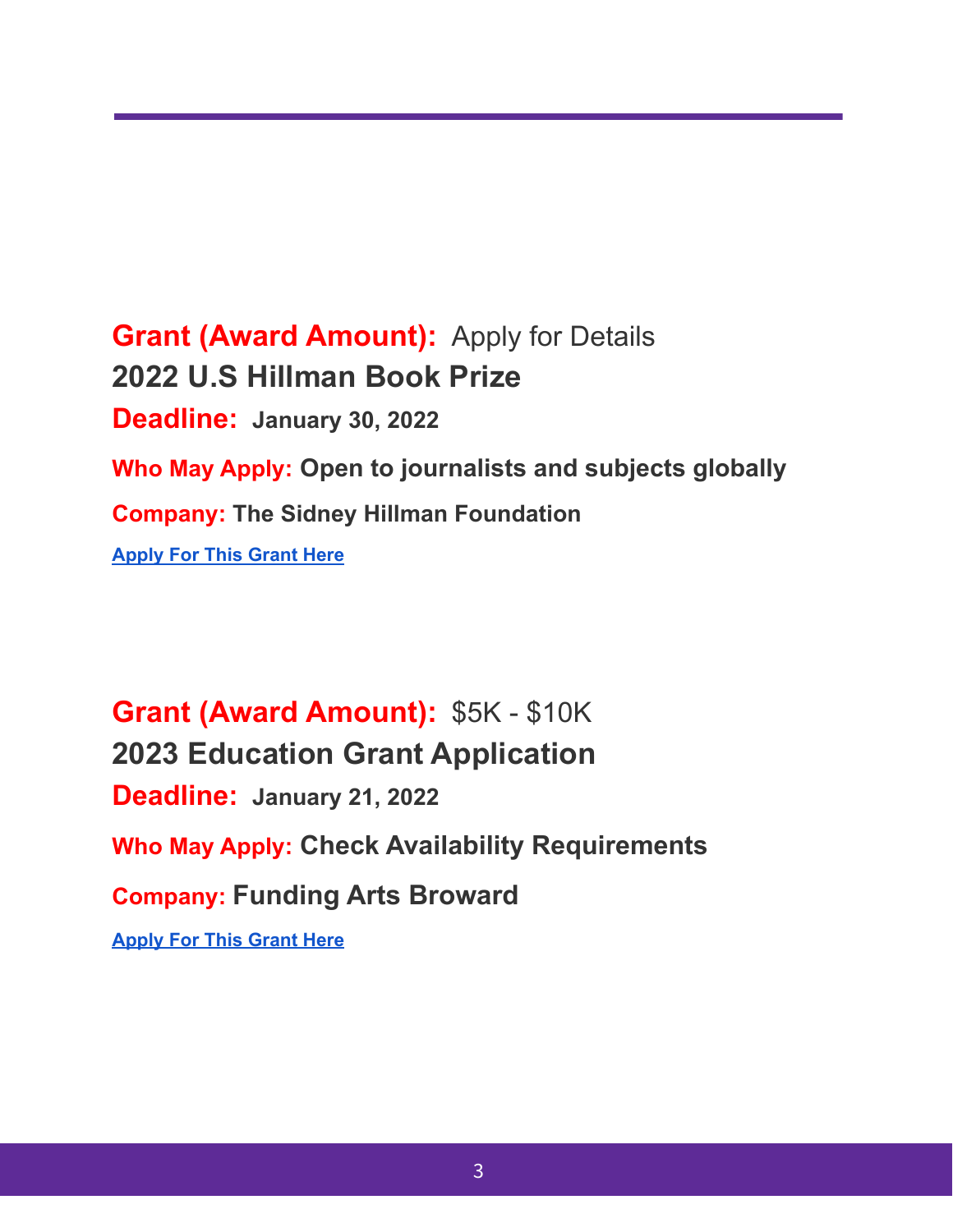**Grant (Award Amount):** \$5K - \$10K **2023 Education Grant Application Deadline: January 21, 2022 Who May Apply: Check Availability Requirements Company: Funding Arts [Broward](http://fundingartsbroward.org/) [Apply For This Grant Here](https://fab.submittable.com/submit/199526/2023-education-grant-application)**

## **Grant (Award Amount):** \$2K - \$10K

**2023 Grant Application FAB Visual and Performing Arts Grant Deadline: January 21, 2022 Who May Apply: Check Availability Requirements Company: Funding Arts [Broward](http://fundingartsbroward.org/) [Apply For This Grant Here](https://fab.submittable.com/submit/203531/2023-grant-application)**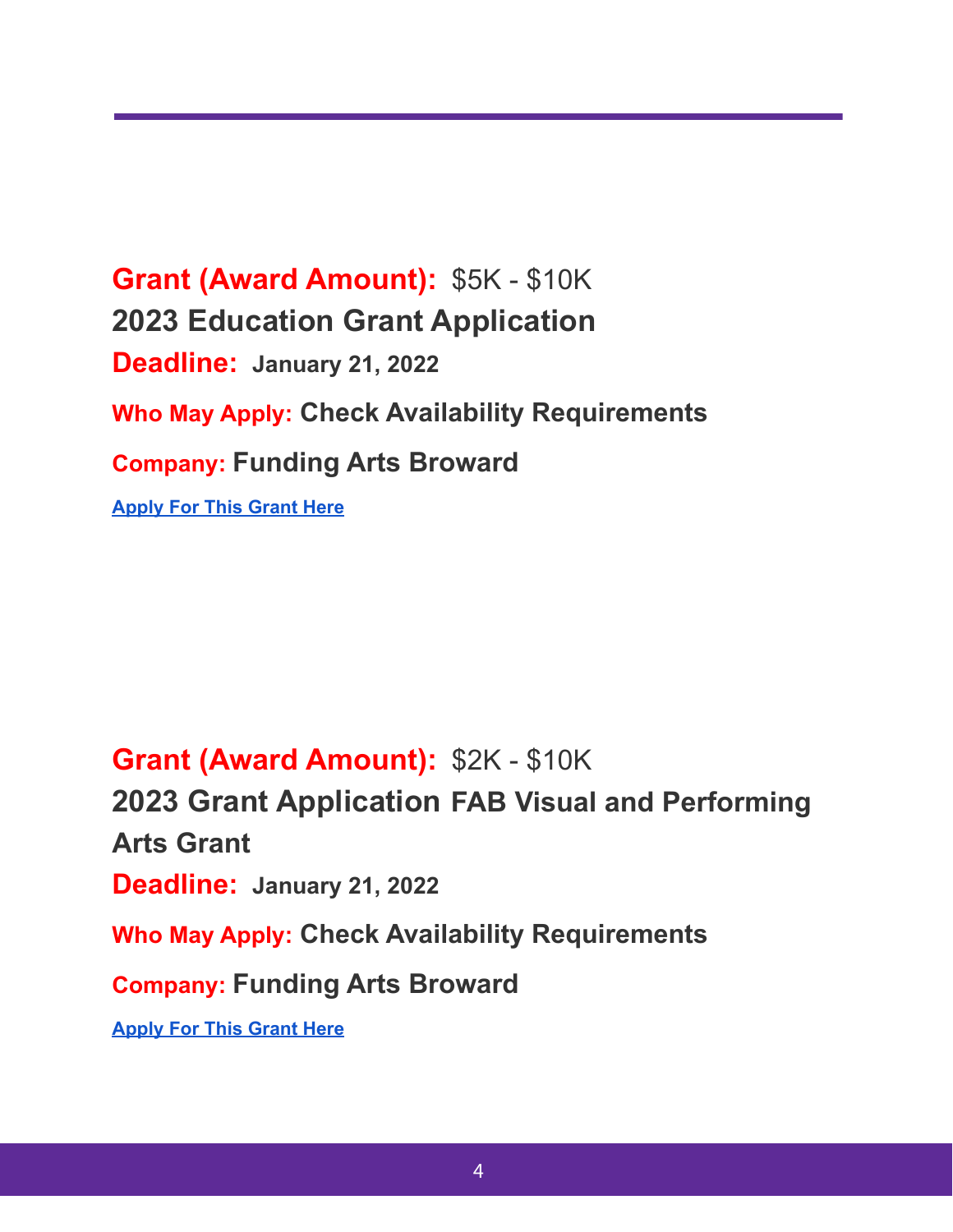**Grant (Award Amount):** \$500.00 - \$5K **Community Arts Grant 2022 (SCR)**

**Deadline: January 15, 2022**

**Who May Apply: Nonprofit organizations or individual artists with an eligible Fiscal Sponsor**

**Company: The CNY Arts Community Arts Grant**

**[Apply For This Grant Here](https://cnyarts.submittable.com/submit/204583/community-arts-grant-2022-scr)**

**Grant (Award Amount):** Apply For Details **2022 Canadian Hillman Prize**

**Deadline: January 15, 2022**

**Who May Apply: Journalists and subjects globally, although the content must have been published in 2021 in Canada and made widely available to a Canadian audience**

**Company: The Sidney Hillman Foundation**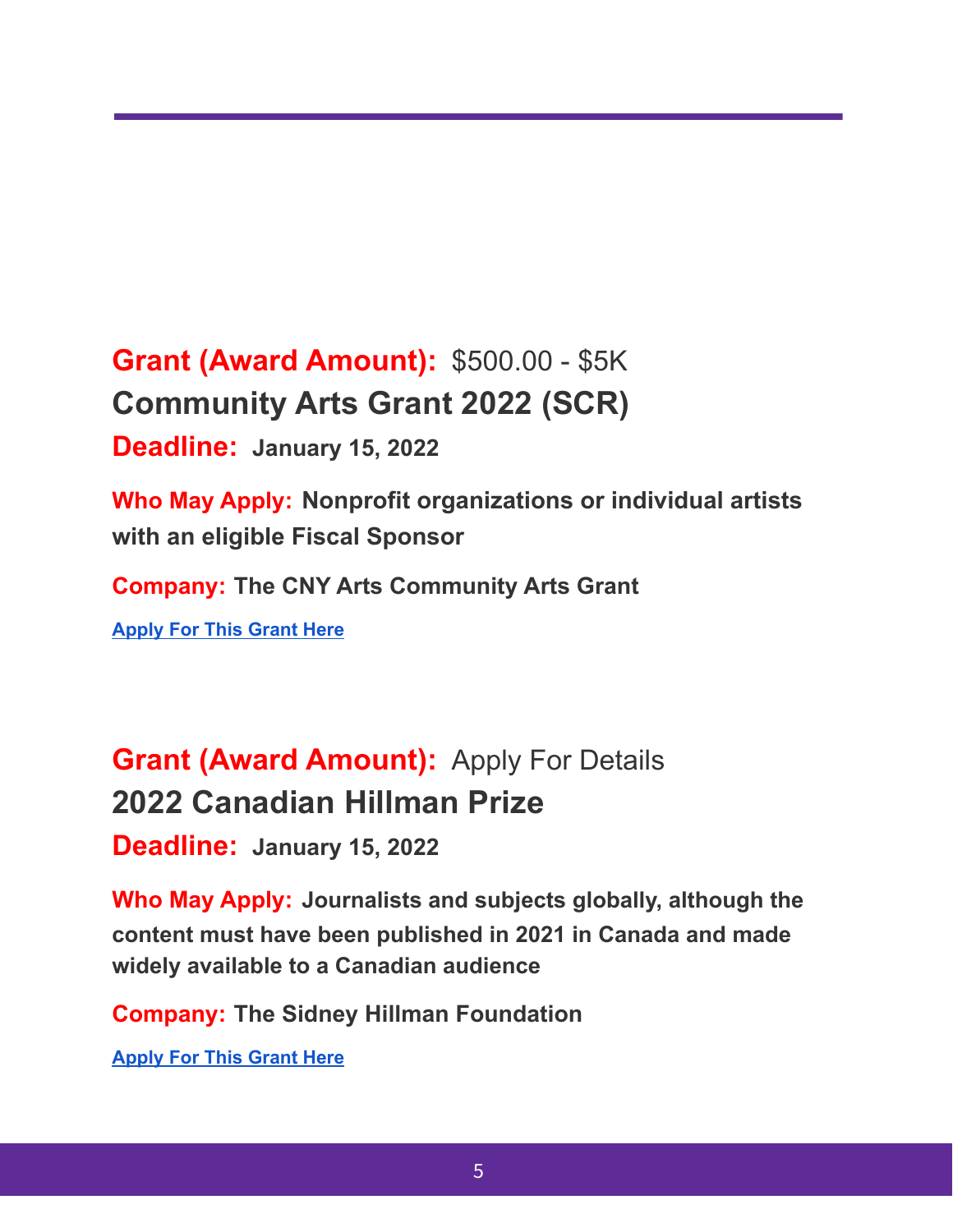**Grant (Award Amount):** \$5K

**2022 Bronx Recognizes Its Own (BRIO) Artist Award for**

**Performing Arts**

**Deadline: January 10, 2022**

**Who May Apply: You must be 18 years old or older.**

- **● You must be a resident of the Bronx. Applicants must provide 2 proofs of Bronx residency. (See instructions below)**
- **● You must have an e-mail address**
- **● You must have a Social Security number**

**Company: Bronx Council On the Arts**

**[Apply For This Grant Here](https://bronxcouncilonthearts.submittable.com/submit/209014/2022-bronx-recognizes-its-own-brio-artist-award-for-performing-arts)**

## **Grant (Award Amount):** \$5K

**2022 Bronx Recognizes Its Own (BRIO) Artist Award for Literary Arts**

**Deadline: January 10, 2022**

**Who May Apply: You must be 18 years old or older.**

- **● You must be a resident of the Bronx. Applicants must provide 2 proofs of Bronx residency. (See instructions below)**
- **● You must have an e-mail address**
- **● You must have a Social Security number**

**Company: Bronx Council On the Arts**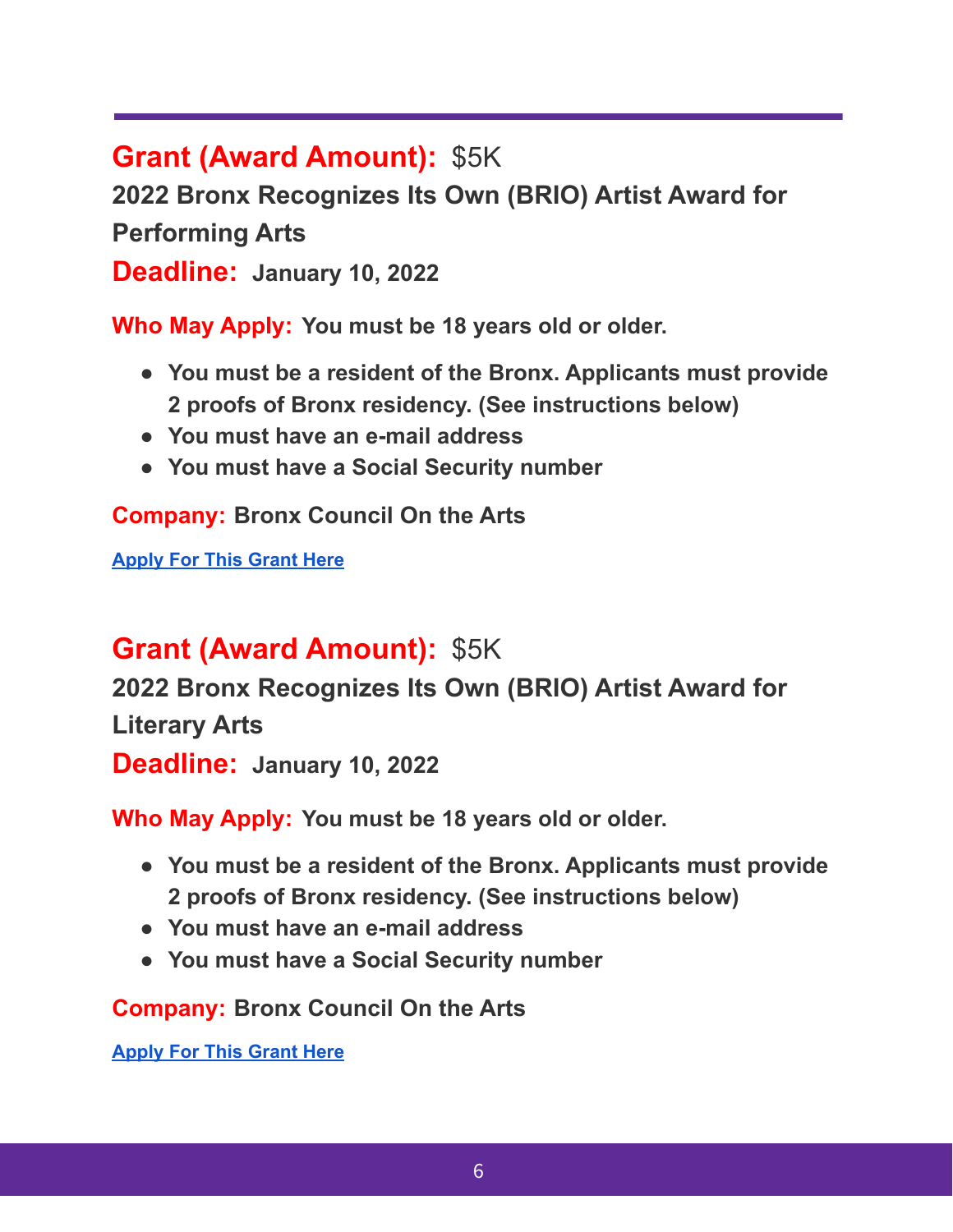**Grant (Award Amount): Acts on the side stage are not monetarily compensated, but do receive festival weekend passes and free camping vouchers! 2022 RAPMF Side Stage Talent Application Form Deadline: January 02, 2022**

**Who May Apply: Bands**

**Company: Red Ants Pants Foundation**

**[Apply For This Grant Here](https://redants.submittable.com/submit/200565/2022-rapmf-side-stage-talent-application-form)**

**Grant (Award Amount):** Apply for Details **49SAF Co-investment Fund Deadline: January 1, 2022**

**Who May Apply: The 49th State Angel Fund is a State [Small Business](https://www.treasury.gov/resource-center/sb-programs/Pages/ssbci.aspx) [Credit Initiative \(SSBCI\)](https://www.treasury.gov/resource-center/sb-programs/Pages/ssbci.aspx) Venture Capital Fund and requires that every possible investment meets Federal regulations.**

**Company: MOA Application Portal**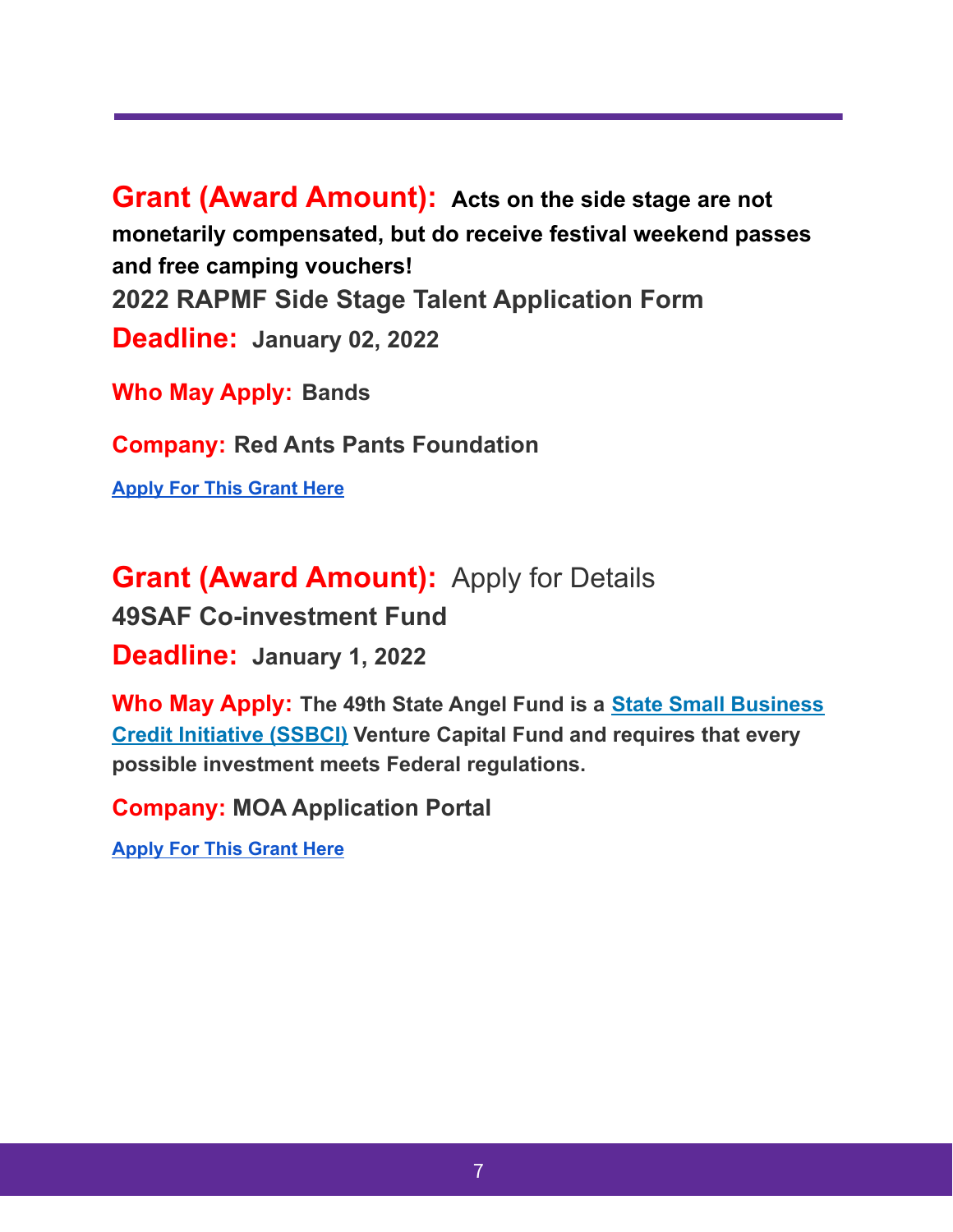## **Grant (Award Amount):** Apply for Details

## **NYFA Fiscal Sponsorship**

**Deadline: December 31, 2021**

**Who May Apply: For more information about fiscal sponsorship, NYFA Fiscal Sponsorship's processes, and other benefits, please visit our FAQ page: <https://www.nyfa.org/fiscal-sponsorship/faq/>.**

**Company: NYFA.org**

**[Apply For This Grant Here](https://nyfasponsorship.submittable.com/submit/191873/2021-artist-project-application-december-31-2021)**

## **Grant (Award Amount):** Apply for Details

## **NYFA Emerging Organization Application**

**Deadline: December 31, 2021**

**Who May Apply: For more information about fiscal sponsorship, NYFA Fiscal Sponsorship's processes, and other benefits, please visit our FAQ page: <https://www.nyfa.org/fiscal-sponsorship/faq/>.**

#### **Company: NYFA.org**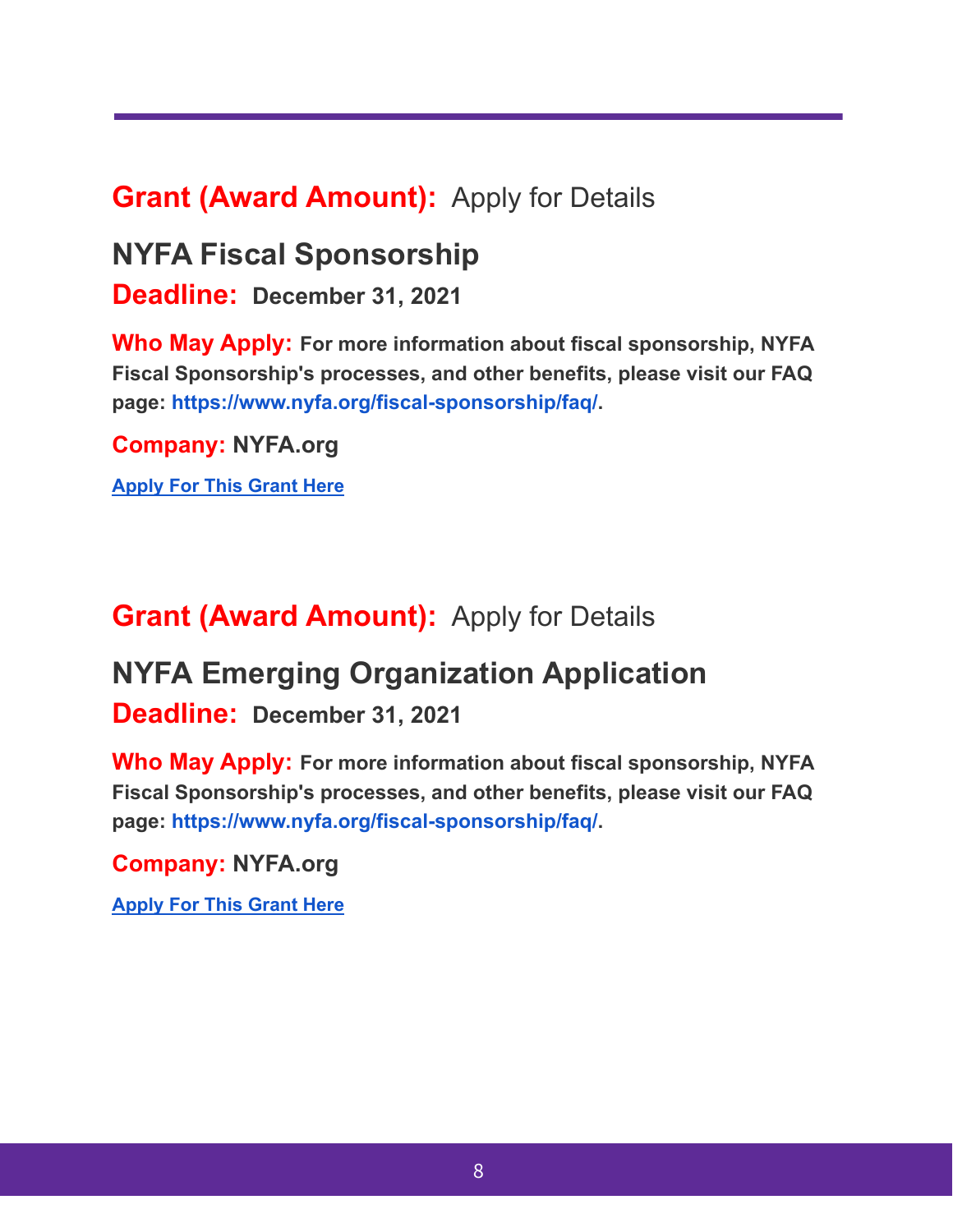## **Grant (Award Amount):** \$200K

## **The David Prize - 2021 Open Call**

**Deadline: December 21, 2021**

#### **Who May Apply:**

**We want to make sure The David Prize and our process will be a good match for you and your ideas -- we don't want to waste anyone's time! Please read and re-read the information on our [website](http://www.thedavidprize.org/) to review the Prize parameters, our FAQ, and our previous [finalists](http://www.thedavidprize.org/finalists) and [winners](http://www.thedavidprize.org/winners) before proceeding. Once you're sure you're a match, the Step 1 Submission should take no more than 30 minutes to complete. The Step 2 Submission takes no more than 90 minutes and is by invite only.**

#### **Company: The David Prize**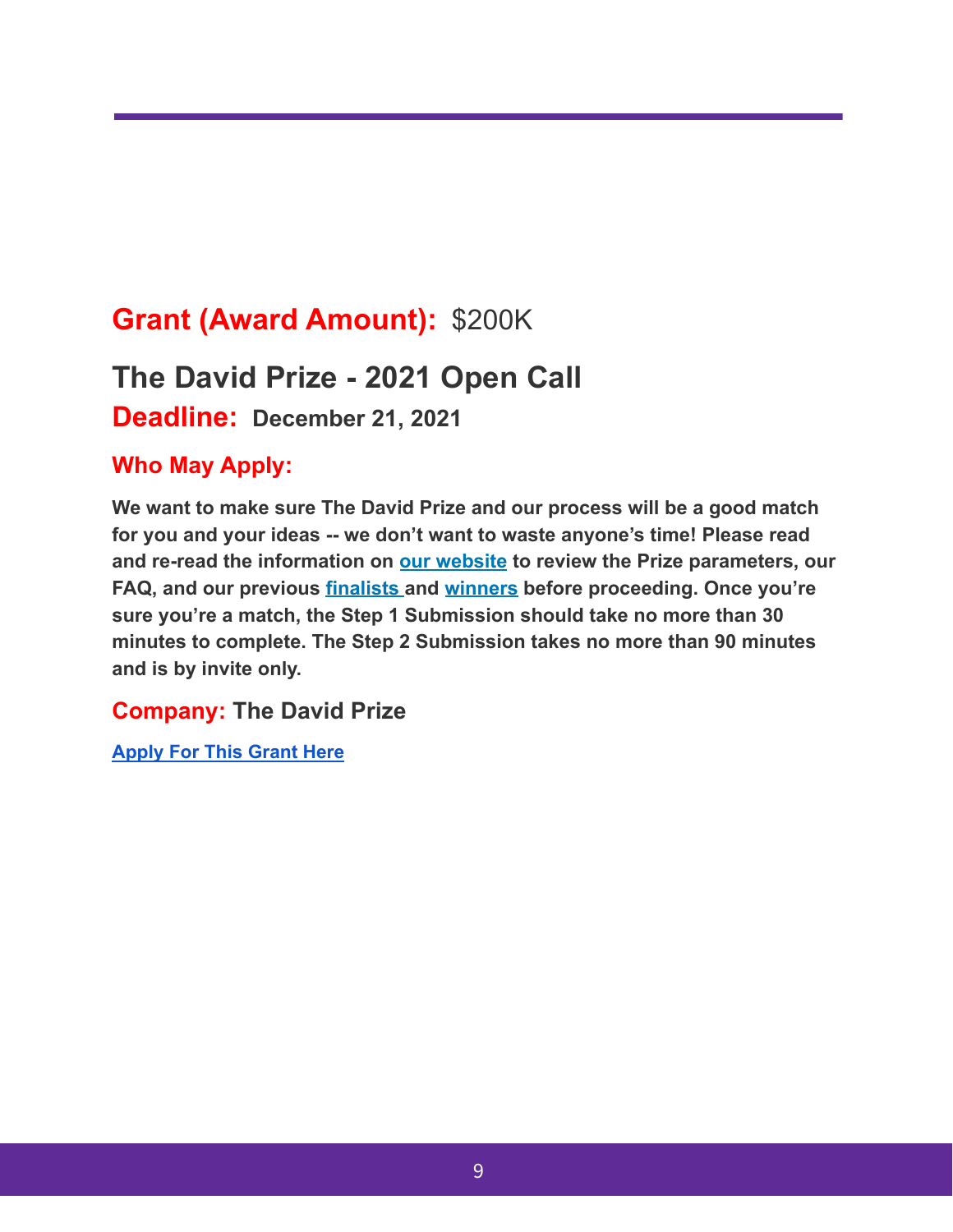## **Grant (Award Amount):** \$250.00

**Open Call: For the Public Deadline: December 20, 2021**

#### **Who May Apply:**

**We are seeking Performance Artists, artists interested in conducting workshops, or presenting literary works, spoken word, or sound art in a form that engages an audience.**

**Company: Flux Factory Major Exhibition:** *For the Public*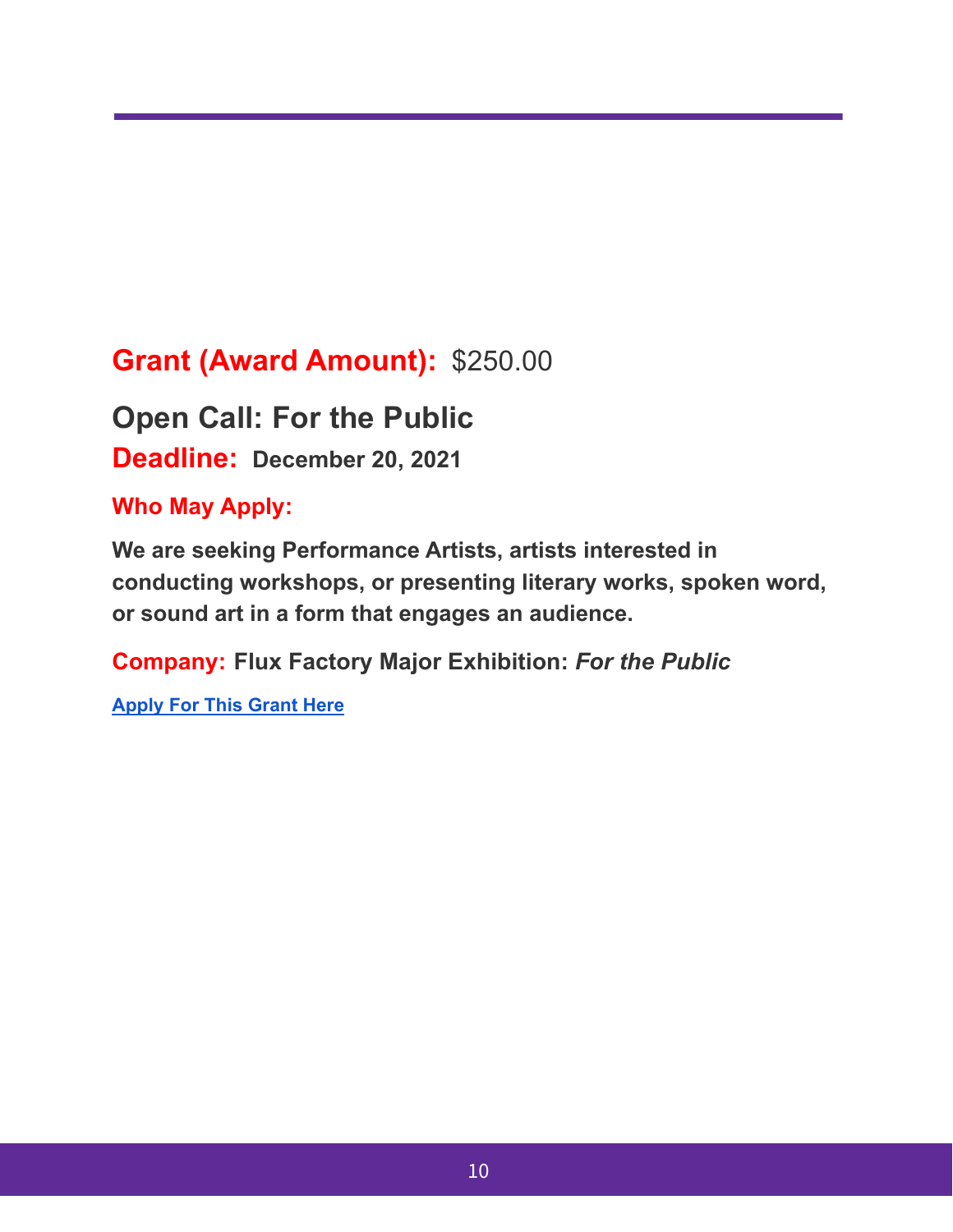**Grant (Award Amount): Stipends will be paid out to panelists.**

## **2022 SCR Panelist Application**

**Deadline: December 17, 2021**

**Who May Apply:**

**The Genesee Valley Council on the Arts solicits panelist nominations on an ongoing basis. If you would like to nominate yourself or another individual whom you believe would be a valuable addition to our panel process, please complete the nomination form**

**Company: Genesee Valley Arts Grants**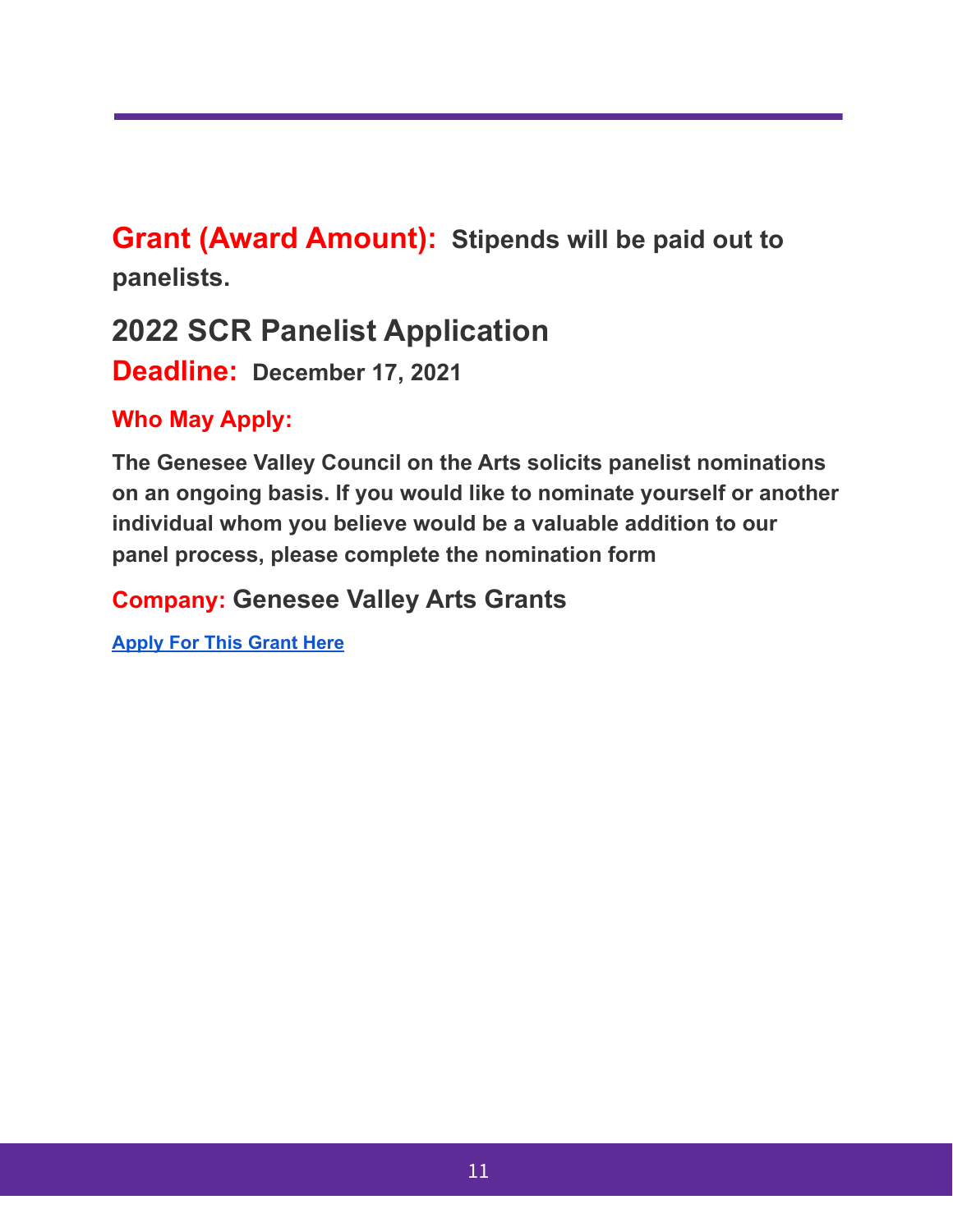## **Grant (Award Amount): \$250.00 Stipend**

**Barnstorm Dance Fest 2022**

**Deadline: December 10, 2021**

#### **Who May Apply:**

- **● Individuals, collective and organizations working in any dance genre.**
- **● Applicants do not have to be Houston area residents. A select number of out of town artists are featured each year.**
- **● Choreographers must be 18 and older.**

#### **Company: Dance Source Houston**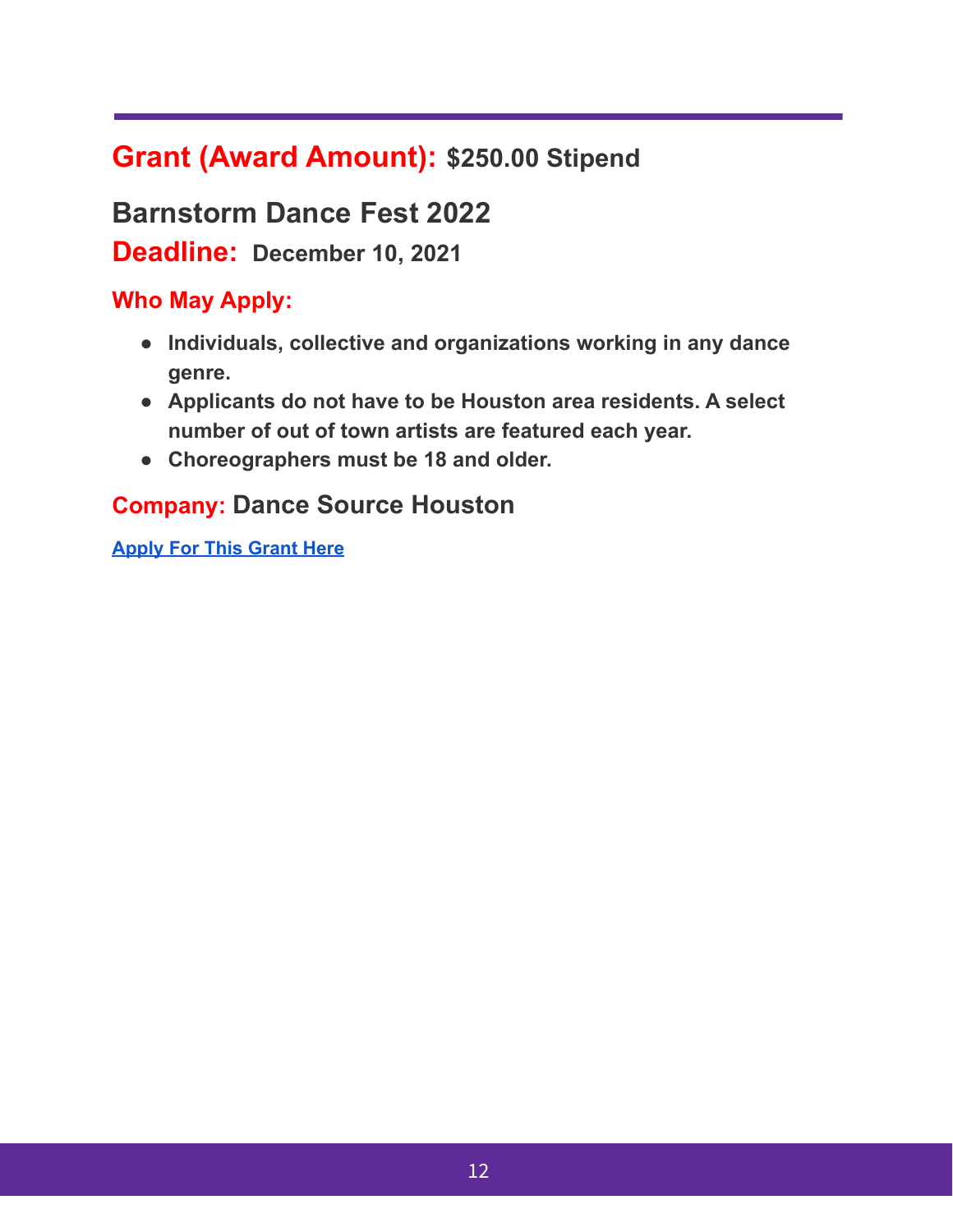**Grant (Award Amount): All accepted comedians will receive a 5-day festival wristband (\$250 value per wristband), access to Comedyfort Green Room and Treefort Artist Hospitality Lounge, eternal glory, plus other Treefort good times and perks (like drink tickets, bag of goodies and more).**

## **COMEDYFORT SUBMISSIONS 2022**

#### **Deadline: December 5, 2021**

#### **Who May Apply:**

- **●** *\*\****THIS SUBMISSION FORM IS FOR COMEDYFORT. If you're a musician - even if you incorporate comedy in your set -- please use this form: <http://bit.ly/31Eh5nv>**
- **● In this submission form, please tell us about yourself and show us your funniest work. Submissions for Comedyfort 2022 close on December 5th, 2021.**

#### **Company:** *Treefort Music Fest*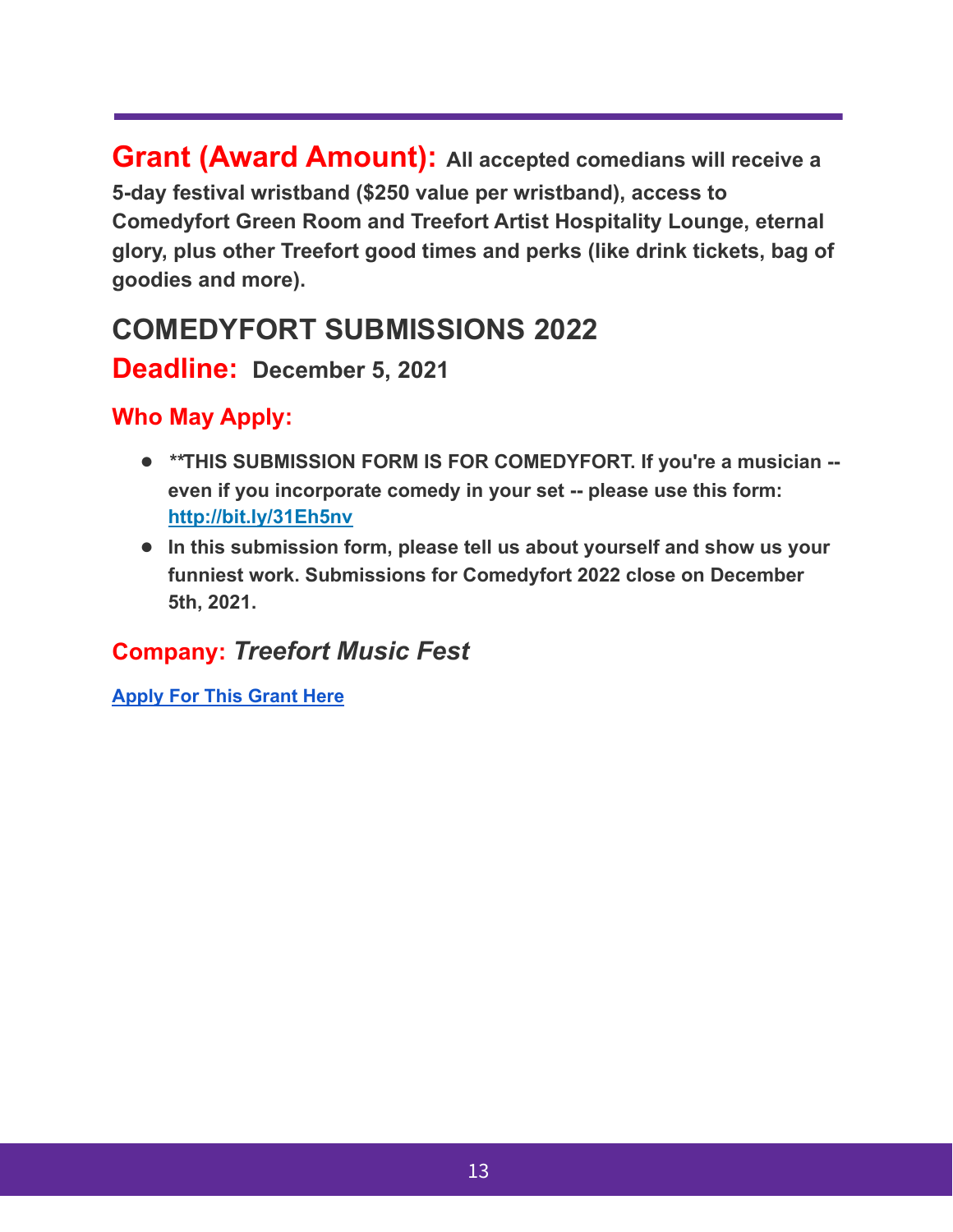**Grant (Award Amount): All accepted musicians will be offered to perform during at least one 60 min class at Yogafort over the 3 day span of the festival (March 25th - 27th 2022). All accepted musicians will receive a Yogafort pass, a 5-day wristband for Treefort 2022 (\$250 value per wristband), access to Treefort Artist Hospitality Lounge, guest list spots to the specific class that you play, eternal glory, plus other Treefort and Yogafort glories and perks (like a bag of goodies and more).**

## **YOGAFORT MUSICIAN SUBMISSIONS 2022**

#### **Deadline: December 5, 2021**

#### **Who May Apply:**

- **●** *\*\****THIS CATEGORY IS FOR YOGAFORT MUSICIANS. If you're a musician who would like to perform at Treefort, please use this form: <http://bit.ly/31Eh5nv> \*\***
- **● In this submission form, tell us about yourself/your group, send us links to your music, and upload your best song. Submissions for Yogafort 2022 close on December 5th, 2021.**

## **Company:** *Treefort Music Fest*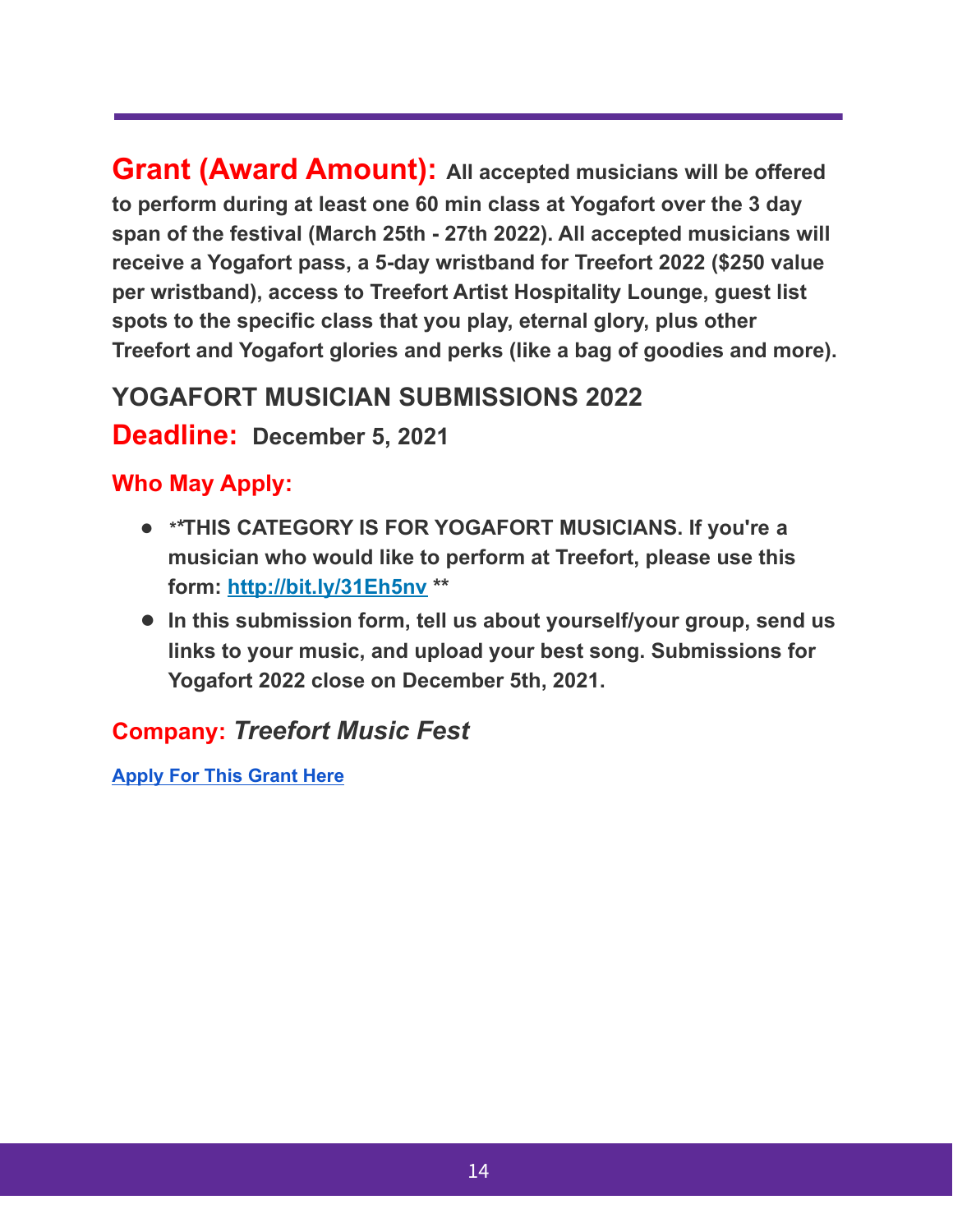**Grant (Award Amount): Awards for full length plays are selected through a blind reading process at the regional and or national level.**

## **Full Length Plays**

**Deadline: December 12, 2022**

**Who May Apply: Open Call: Choose the region of the country where your school is located when submitting and fill out the form completely.**

**Company: The Kennedy Center American College Theater Festival (KCACTF)**

**[Apply For This Grant Here](https://kcactf.submittable.com/submit/146481/full-length-plays)**

## **Grant (Award Amount): \$100.00**

**Emerging Voices Contest 2021**

**Deadline: December 2, 2022**

**Who May Apply: (ONLY Santa Clara County, CA, high school students)** *Reed Magazine* **is looking to publish the young voices of the South Bay. Submit your original fiction, nonfiction, poetry, or visual art/photography and let your voice be heard!**

**Company: Reed Magazine**